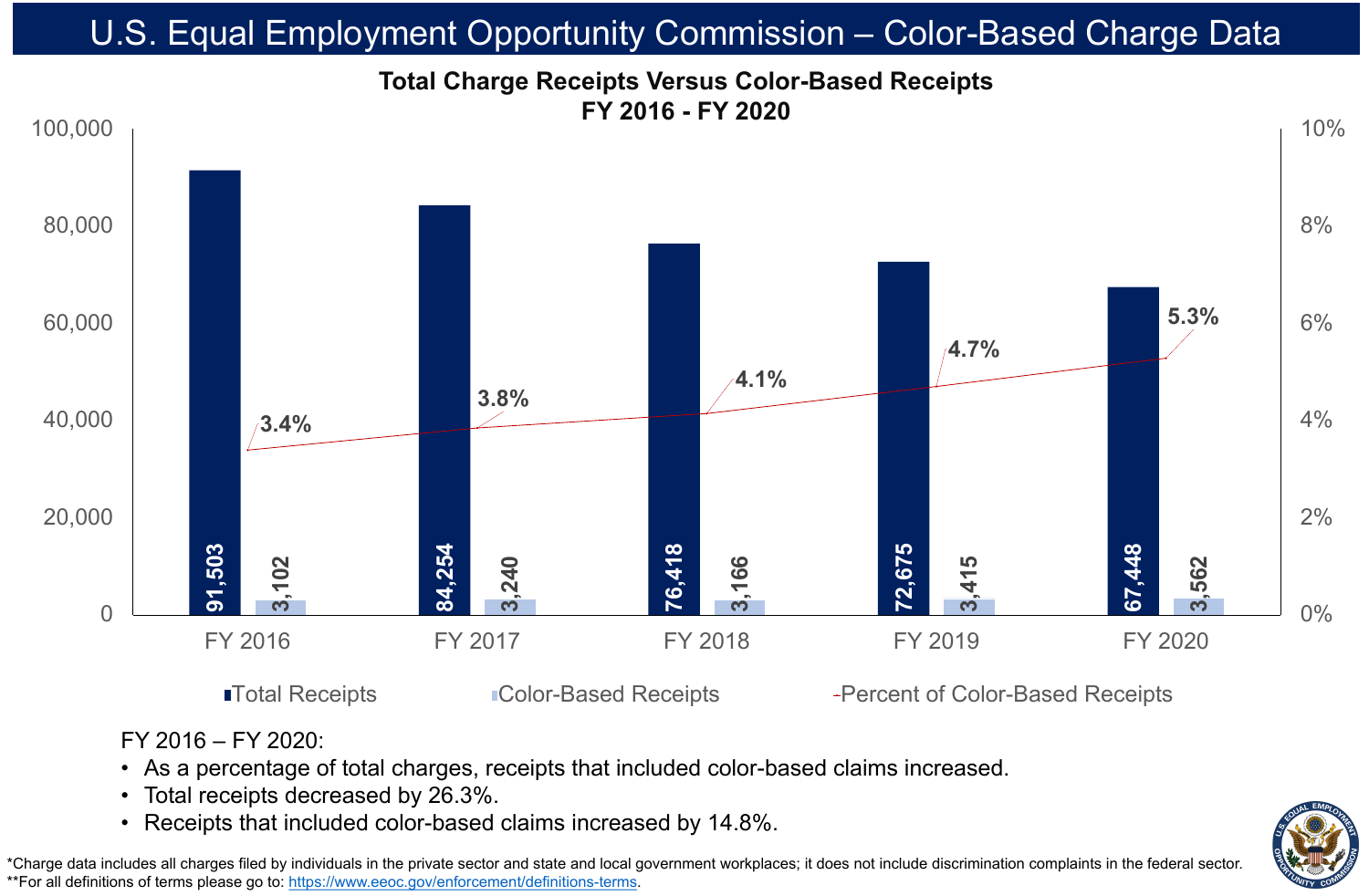## FY 2016 – FY 2020:

- increased.
- 

# • Total monetary benefits decreased by \$14.8 million, a change of 4.3%.



\*Charge data includes all charges filed by individuals in the private sector and state and local government workplaces; it does not include discrimination complaints in the federal sector. \*\*For all definitions of terms please go to:<https://www.eeoc.gov/enforcement/definitions-terms>.

## As a percentage of total monetary benefits, monetary benefits for charges that included color-based claims

## **Total Monetary Benefits Versus Color-Based Monetary Benefits FY 2016 – FY 2020** U.S. Equal Employment Opportunity Commission - Color-Based Charge Datal



**ITotal Monetary Benefits Color-Based Monetary Benefits** Percent of Color-Based Monetary Benefits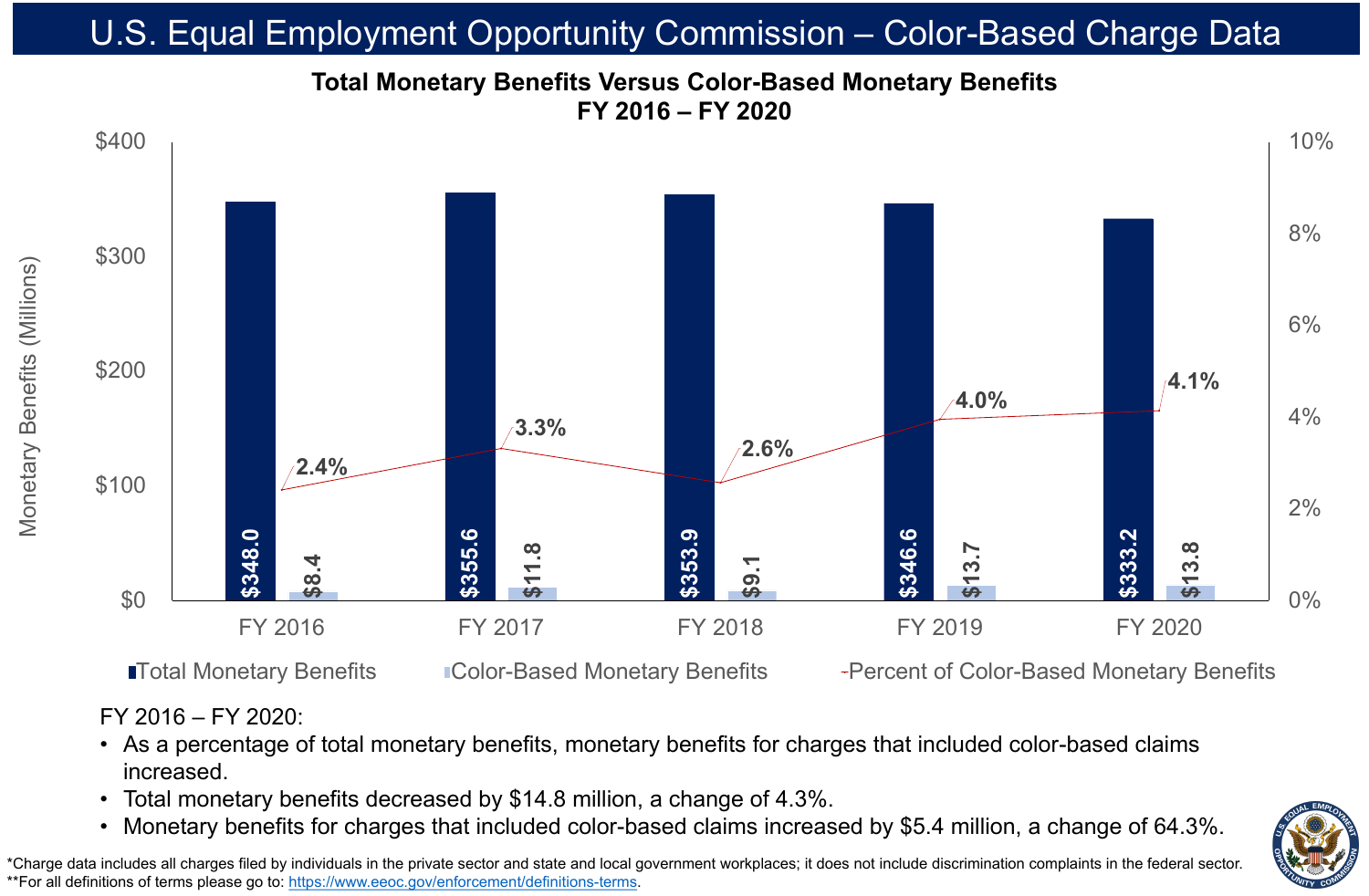

\*Charge data includes all charges filed by individuals in the private sector and state and local government workplaces; it does not include discrimination complaints in the federal sector. \*\*Resolutions - All charges closed in the administrative process, comprised of charges with no cause findings, administrative closures, and merit resolutions. \*\*\*For all definitions of terms please go to:<https://www.eeoc.gov/enforcement/definitions-terms>.

## FY 2016 – FY 2020:

# • As a percentage of total resolutions, resolutions of charges that included color-based claims increased. • Resolutions of charges that included color-based claims increased by 9.9%.

■Total Resolutions 
■Total Resolutions
■Total Resolutions
■Total Resolutions



- 
- Total resolutions decreased by 27.3%.
-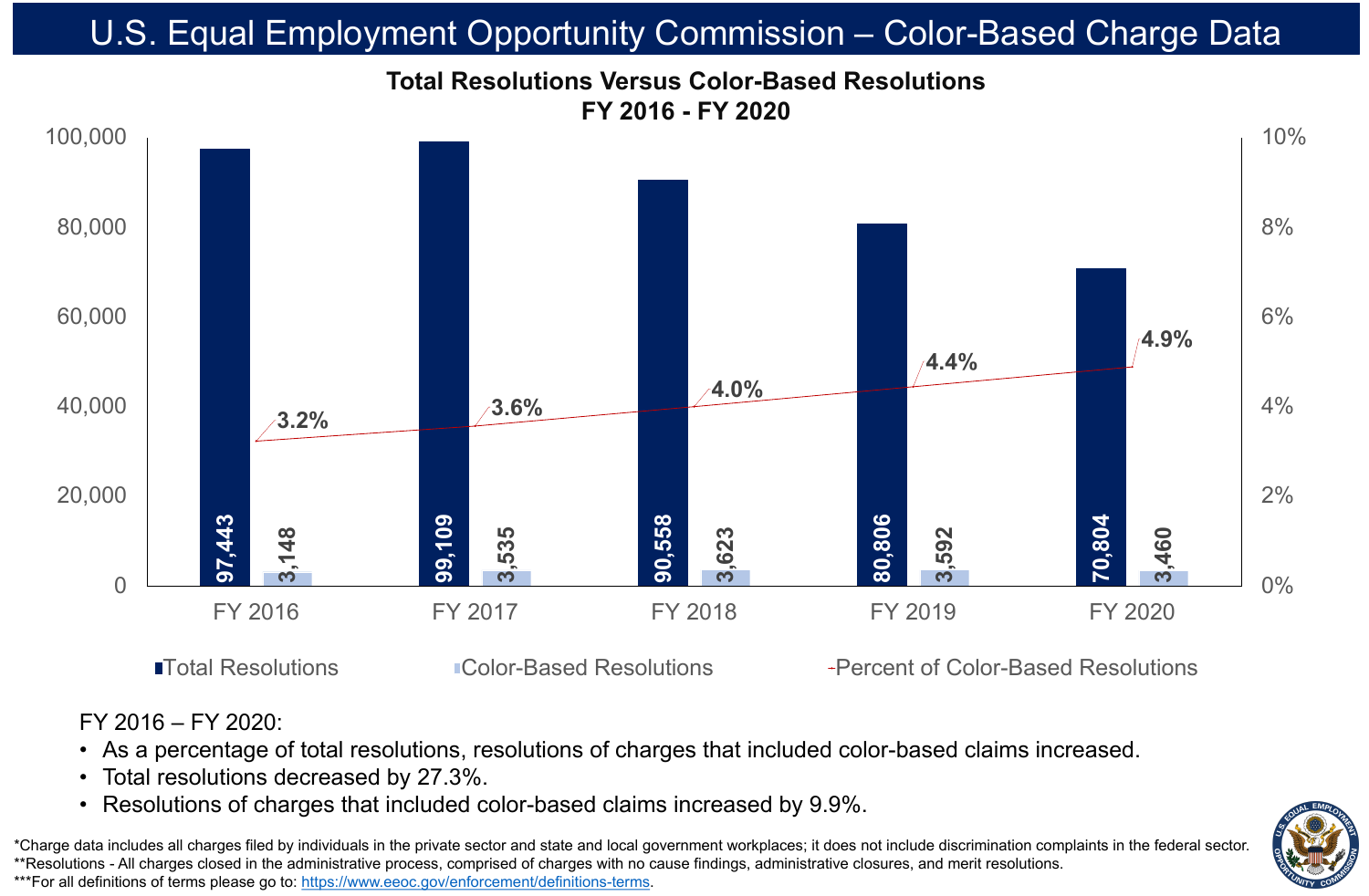## **Resolutions - Color-Based FY 2016 - FY 2020** U.S. Equal Employment Opportunity Commission – Color-Based Charge Data













## ■ No Reasonable Cause Administrative Closures Merit Resolutions

Resolutions - All charges closed in the administrative process, comprised of charges with no cause findings, administrative closures, and merit resolutions. No Reasonable Cause - EEOC's determination not to proceed further with its investigation. This determination does not certify that the respondent is in compliance with the statutes EEOC enforces. In issuing this determination, the EEOC makes no decision about the merits of claims alleged in the charge or of any other issues that could be construed as having been raised by the charge. The charging party may exercise the right to bring a private court action. • Administrative Closures - Charge closed for administrative reasons without a determination based on the merits, which include: lack of jurisdiction due to untimeliness, insufficient number of employees, or lack of employment relationship; charging party requests withdrawal without receiving benefits; or charging party requests the notice of

Merit Resolutions - Charge resolved with an outcome favorable to charging party or charge with meritorious allegations. These are comprised of negotiated settlements, withdrawals with benefits, successful conciliations, and unsuccessful conciliations.

\*Charge data includes all charges filed by individuals in the private sector and state and local government workplaces; it does not include discrimination complaints in the federal sector. \*\*For all definitions of terms please go to:<https://www.eeoc.gov/enforcement/definitions-terms>.

- 
- 
- right to sue.
-